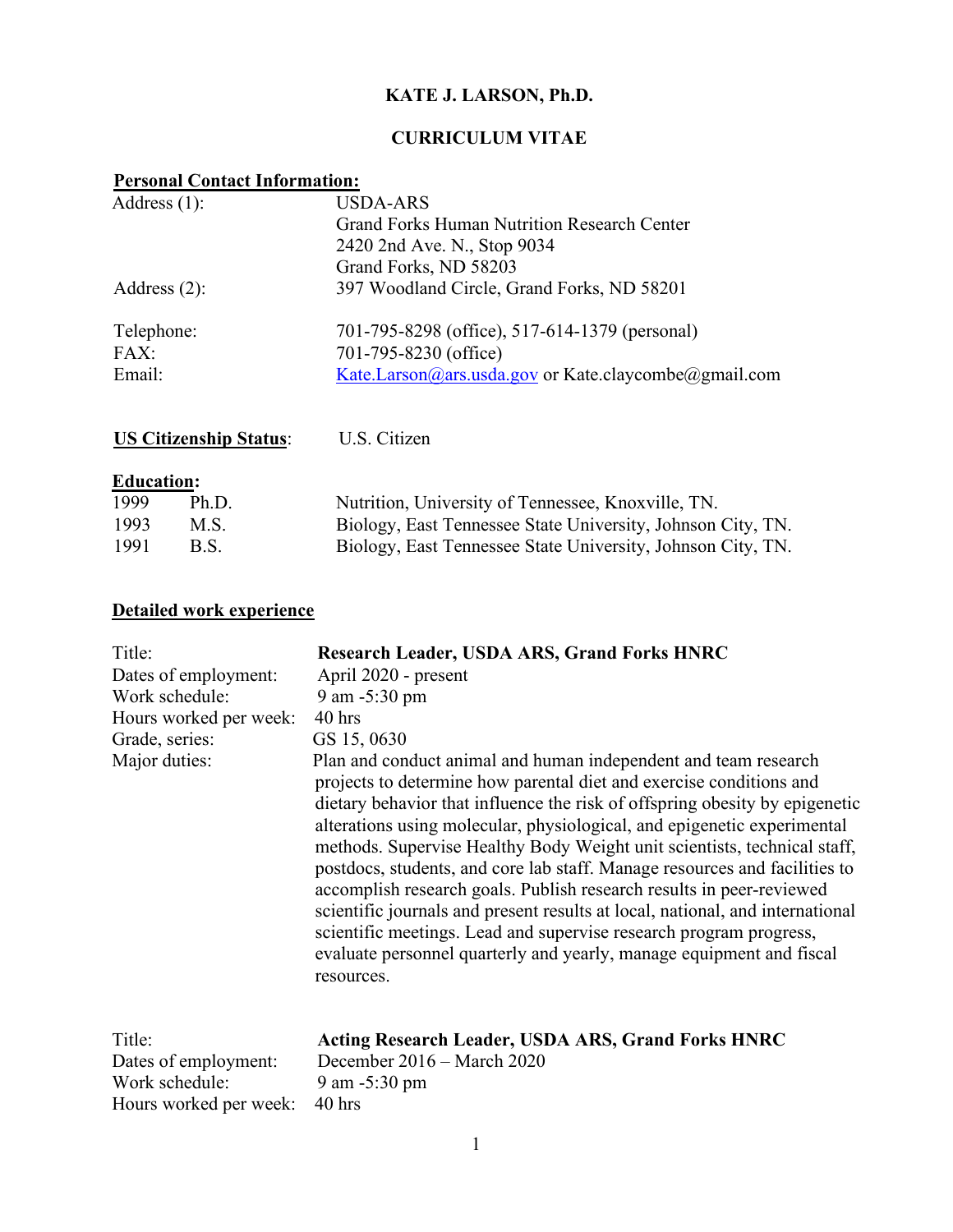| Grade, series:<br>Major duties:                                                                                  | GS 14, 0630<br>Plan and conduct animal and human independent and team research<br>projects to determine how parental diet and exercise conditions and<br>dietary behavior that influence the risk of offspring obesity by epigenetic<br>alterations using molecular, physiological, and epigenetic experimental<br>methods. Supervise Healthy Body Weight unit scientists, technical staff,<br>postdocs, students, and core lab staff. Manage resources and facilities to<br>accomplish research goals. Publish research results in peer-reviewed<br>scientific journals and present results at local, national, and international<br>scientific meetings. Lead and supervise research program progress,<br>evaluate personnel quarterly and yearly, manage equipment and fiscal<br>resources.                                  |
|------------------------------------------------------------------------------------------------------------------|---------------------------------------------------------------------------------------------------------------------------------------------------------------------------------------------------------------------------------------------------------------------------------------------------------------------------------------------------------------------------------------------------------------------------------------------------------------------------------------------------------------------------------------------------------------------------------------------------------------------------------------------------------------------------------------------------------------------------------------------------------------------------------------------------------------------------------|
| Title:<br>Dates of employment:<br>Work schedule:<br>Hours worked per week:<br>Grade and series:<br>Major duties: | Lead scientist, USDA ARS, GFHNRC<br>$2012$ - present<br>9 am -5:30 pm<br>$40$ hrs<br>GS 13-14, 0630<br>Plan and conduct animal and human independent and team research<br>projects to determine how parental diet and exercise conditions and that<br>influence the risk of offspring obesity by epigenetic mechanism using<br>molecular, physiological, and epigenetic experimental methods.<br>Supervise team scientists, technical staff, postdocs, and students and<br>manage resources and facilities to accomplish research goals. Publish<br>research results in peer-reviewed scientific journals and present results at<br>local, national, and international scientific meetings. Lead and supervise<br>research program progress, evaluate personnel quarterly and yearly,<br>manage equipment and fiscal resources. |
| Title:<br>Dates of employment:<br>Work schedule:<br>Hours worked per week:<br>Grade and series:<br>Major duties: | <b>Scientist, USDA ARS, GFHNRC</b><br>$2010$ - present<br>9 am -5:30 pm<br>$40$ hrs<br>GS 13, 0630<br>Plan and conduct animal and human independent and team research<br>projects to determine how parental diet and exercise conditions and that<br>influence the risk of offspring obesity by epigenetic mechanism using<br>molecular, physiological, and epigenetic experimental methods.<br>Supervise technical staff, postdocs, and students and manage resources<br>and facilities to accomplish research goals. Publish research results in<br>peer-reviewed scientific journals and present results at local, national,<br>and international scientific meetings. Lead and supervise research<br>program progress, evaluate personnel quarterly and yearly, manage                                                      |

equipment and fiscal resources.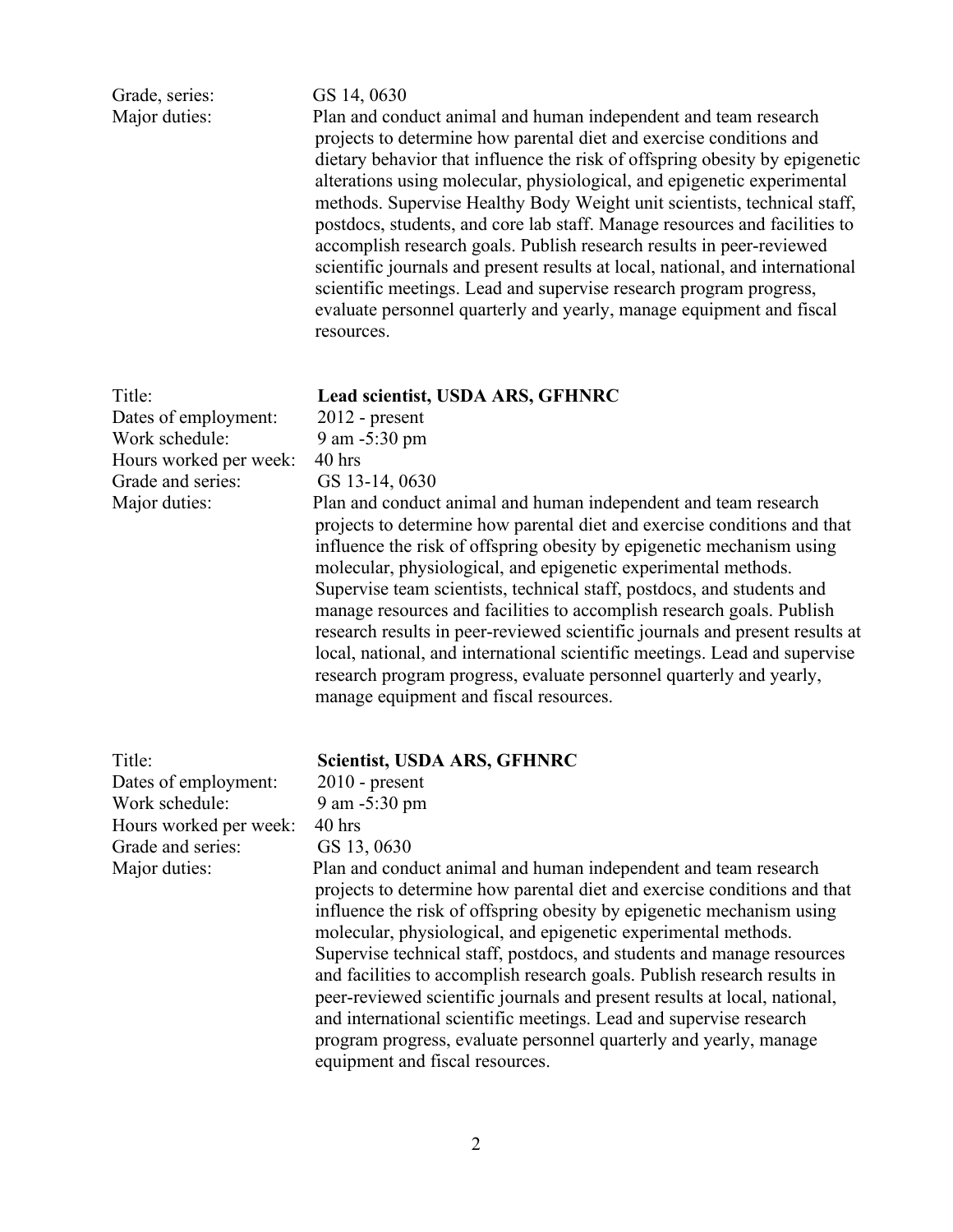| Title:<br>Dates of employment:<br>Work schedule:<br>Hours worked per week:<br>Grade and series:<br>Major duties: | <b>Adjunct Associate Professor</b> , University of North Dakota School of<br>Medicine, Department of Biomedical Sciences, Epigenetic Program<br>$2012$ - present<br>As needed<br>As needed<br>Associate Professor of Human Medicine<br>Attend focus group meetings, participate in seminar presentations,<br>collaborate to conduct research projects, write collaborative research<br>project agreements, serves as a graduate student committee member, and<br>publish results from collaborative projects, apply extramural grants from<br>collaborative research projects. |
|------------------------------------------------------------------------------------------------------------------|--------------------------------------------------------------------------------------------------------------------------------------------------------------------------------------------------------------------------------------------------------------------------------------------------------------------------------------------------------------------------------------------------------------------------------------------------------------------------------------------------------------------------------------------------------------------------------|
| Title:                                                                                                           | <b>Assistant Professor, Michigan State University</b>                                                                                                                                                                                                                                                                                                                                                                                                                                                                                                                          |
| Dates of employment:<br>Work schedule:<br>Hours worked per week:                                                 | Department of Nutrition and Food Science<br>$2001 - 2010$<br>8 am -5:30 pm<br>$40$ hrs                                                                                                                                                                                                                                                                                                                                                                                                                                                                                         |
| Grade and series:<br>Major duties:                                                                               | <b>Assistant Professor of Nutritional Science</b><br>Teach Nutritional Science classes, mentor students and postdocs,<br>Conduct individual and collaborative research projects, serve on<br>university committees, attend internal and external meetings, participate<br>in seminar presentations, collaborate to conduct research projects, write<br>research project agreements, serves as a graduate student committee<br>major advisor and as member, and publish results from collaborative<br>projects, apply extramural grants from collaborative research projects.   |
| Title:                                                                                                           | Scientist III (Research Assistant Professor, Postdoc), Jean Mayer<br>Human Nutrition Research Center at Tufts University,<br><b>USDA</b>                                                                                                                                                                                                                                                                                                                                                                                                                                       |
| Dates of employment:<br>Work schedule:<br>Hours worked per week:                                                 | Nutritional Immunology Laboratory<br>January 1999 – October 30, 2001<br>8 am-5:30 pm<br>$>40$ hrs                                                                                                                                                                                                                                                                                                                                                                                                                                                                              |
| Grade and series:<br>Major duties:                                                                               | Research Assistant Professor of Nutritional Immunology<br>Conduct individual and independent research projects, attend group<br>meetings, participate in seminar presentations, collaborate to conduct<br>research projects, write collaborative research project agreements,<br>mentor graduate students, publish results from collaborative projects                                                                                                                                                                                                                         |
| Title:                                                                                                           | <b>Graduate Research Assistant, Nutrition Department,</b><br>University of Tennessee at Knoxville                                                                                                                                                                                                                                                                                                                                                                                                                                                                              |
| Dates of employment:<br>Work schedule:<br>Hours worked per week:                                                 | August 1995 - December 1998<br>8 am-5:30 pm<br>$>40$ hrs                                                                                                                                                                                                                                                                                                                                                                                                                                                                                                                       |
| Grade and series:                                                                                                | Doctoral Research and Teaching Assistant of Nutritional Biochemistry                                                                                                                                                                                                                                                                                                                                                                                                                                                                                                           |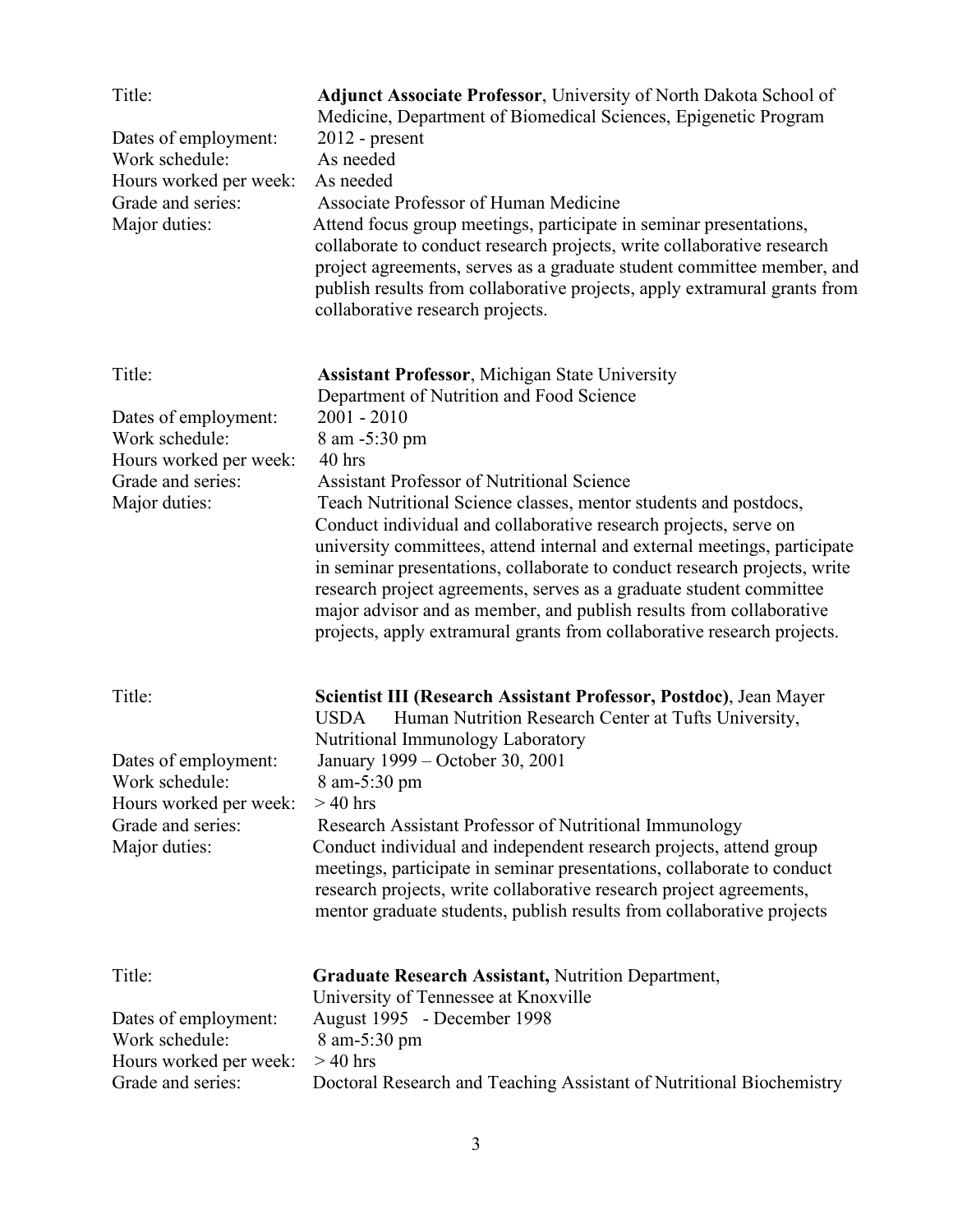Major duties: Conduct individual research projects, attend group meetings, participate in seminar presentations, attend national meetings to present research results, publish results in scientific journals.

### **Honors, Awards, and Service:**

- 2021 USDA ARS Palins Area Award, Group Award for service as member of the PACE (Plans Area Council of Engagement)
- 2021 USDA ARS Merit Award for Annual Performance
- 2021 USDA ARS Key Executive Leadership Training
- 2020 USDA ARS Merit Award for Annual Performance
- 2019 USDA ARS PA Emerging Leaders Program Award
- 2018 Organizer & Chair, Am. Soc. for Nutr. Symposium on Immunometabolism and Obesity, Boston, MA.
- 2018 Session Chair,  $5<sup>th</sup>$  Annual University of North Dakota Epigenetics and Epigenomics Symposium
- 2018 USDA ARS, Merit Award
- 2017 Organizer and Chair, Am. Soc. for Nutr. Symposium on Diet and Exercise on Adipocyte Epigenetics.
- 2017 USDA ARS, Merit Award
- 2016 The Korean Nutrition Society Award
- <sup>2016</sup> Organizer and Chair, American Physiology Society Featured Topic Symposium, EB 2016
- 2016 USDA ARS, Merit Award
- 2016 Organizer and Chair, American Physiology Society Featured Topic Symposium, EB 2016
- 2015 Co-Chair, USDA ARS GFHNRC-UND Med School, Nutritional Epigenetics, Grand Forks, ND
- 2015 Norman Kretchmer Memorial Award in Nutrition and Development, American Society of Nutrition
- 2015 USDA ARS Annual Scientist Research Performance Award
- 2015 Co-Chair and Organizer, USDA ARS GFHNRC-UND Med School, Nutritional Epigenetics Symposium, Grand Forks, ND
- 2013 Chair, Basic Science Section, The Obesity Society
- 2013 Session Co-Chair, 2013 Experimental Biology ASN Minsymposium "Obesity, Inflammation, and Nutrigenomics", Boston, M.A.
- 2012 Session co-chair and organizer, The American Society for Nutrition Symposium, Adipose Dysfunction Interaction of ROS and Inflammation, EB 2012, San Diego C.A., April 24.
- 2011 Chair, Nutrient and Gene Interaction Research Interest Section, American Society of Nutrition
- 2011 Chair, North Central Regional Multistate Research Project NC-1039 Group, n-3 Polyunsaturated Fatty acid and Human Health
- 2010 Chair, Molecular Mechanisms of Obesity Track, The Obesity Society Program Committee
- 2010 Session Chair, Symposium " Inflammatory and Molecular Links Between Obesity and Chronic Diseases "Symposium "Inflammation and Immune Dysfunction", 2010 Annual Obesity Society Meeting, San Diego, CA.
- 2009 Session Chair, Symposium "Inflammation and Immune Dysfunction", 2009 Annual Obesity Society Meeting, Washington D.C.
- 2009 Co-chair, "Cytokines and other Secreted Factors" session, 2009 Annual Obesity Society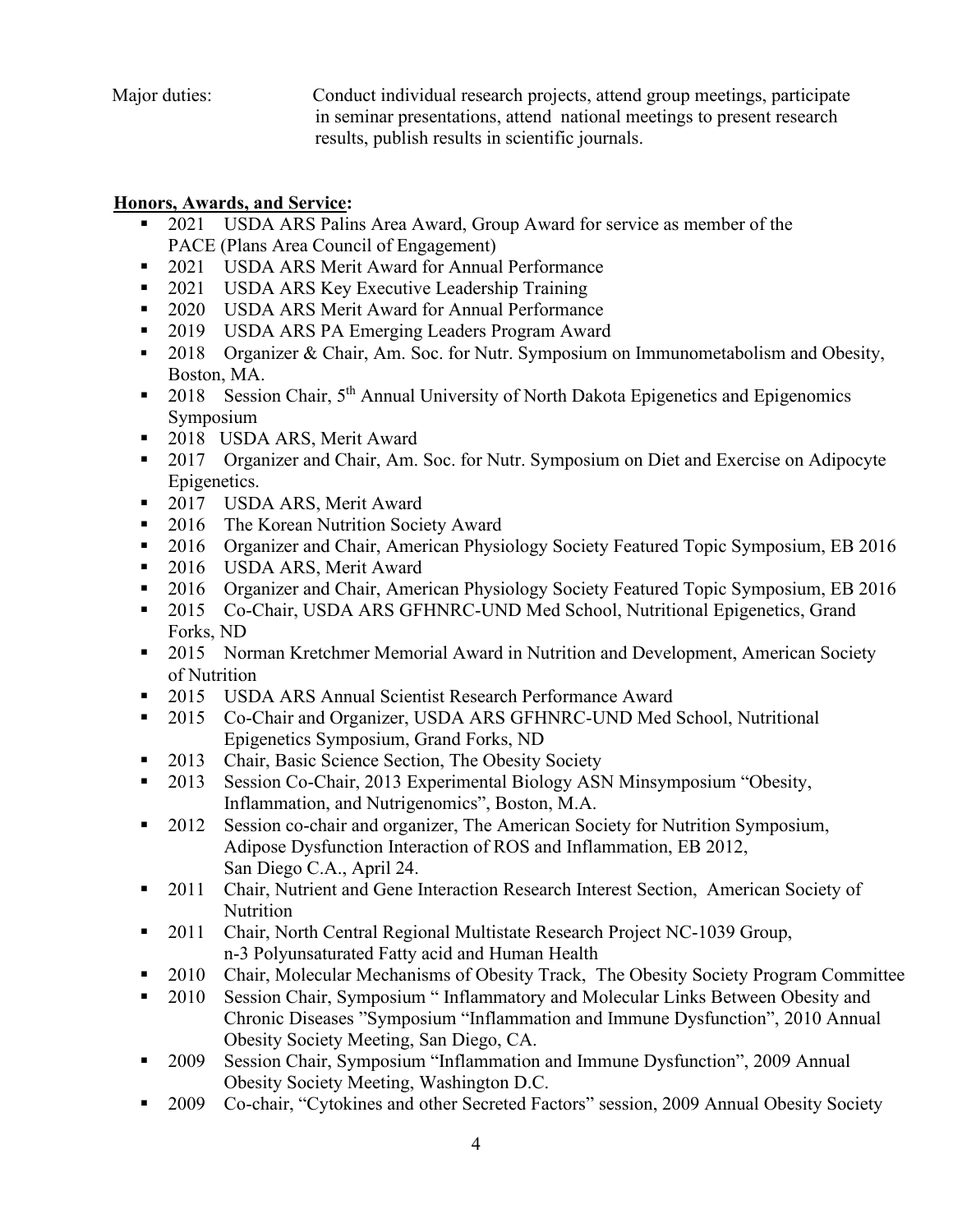Meeting, Washington D.C.

- 2008 Chair, Symposium "Human adipose tissue as endocrine organ", 2008 Annual Obesity Society Meeting, New Orleans, LA
- <sup>2007</sup> Session Co-Chair and Organizer, 2007 Experimental Biology Symposium "Obesityassociated Inflammation, Immune Dysfunction, and Effects of Nutrient and Lifestyle Modification", Washington D.C.
- 2007 Expert Panel Member for the Life Science Research Office Special Meeting on Obesity, Inflammation and Nutrigenomics, FASEB office, Bethesda, MD.
- <sup>2006</sup> Session Co-chair of mini-symposiums, Nutrient Regulation of Immune function Session I and session II, 2006 Experimental Biology Meetings.
- <sup>2005</sup> Session Chair, Obesity Session for the "Creating Cardiovascular Innovations through Collaboration: Pfizer and MSU"
- 2005-2006, Chair, North Central regional Multistate Research Project, N-3 polyunsaturated fatty acid and Human Health
- <sup>2004-2005, Secretary, North Central regional Multistate Research Project, N-3 polyunsaturated</sup> fatty acid and Human Health
- 2002 Chair of The  $5<sup>th</sup>$  International Congress on Essential Fatty Acids and Eicosanoids, PUFAs/Eicosanoids, Inflammation and Immune Function Session
- 2000 The American Aging Association Paul E. Glenn Award for Postdoctoral Research
- 1998 North American Association of Obesity, Travel Award for the International Congress of **Obesity**
- **1998** FASEB Summer Conference Travel Award to graduate student, Snowmass, Colorado
- <sup>1998</sup> Chancellor's Outstanding Graduate Student Teaching Award, University of Tennessee
- **1998** Proctor & Gamble Student Research Award, American Society for Nutritional Science
- 1997 Predoctoral Fellowship, American Society for Nutritional Science
- 1997 Proctor & Gamble Student Research Award, American Society for Nutritional Science
- **1997** The Physician's Medical Education and Research Foundation Award
- <sup>1996</sup> Founder's Award, 31<sup>st</sup> Annual Southeastern Regional Lipid Conference, November, Cashier, North Carolina
- 1995 Scholarly Activity Research Incentive Fund, University of Tennessee<br>1992 American Heart Association Graduate Student Summer Research Awa
- American Heart Association Graduate Student Summer Research Award
- <sup>1992</sup> Sigma-Xi, Grant-in Aid in Research

### **Invited Presentations:**

- 2022 University of Hawaii at Manoa, Depart of Nutrition, "Nutritional epigenetics and Obesity"
- 2021 University of North Dakota, Department of Nutrition, "Nutritional Epigenetics and Energy Metabolism"
- 2019 University of Connecticut, Department of Nutrition, "Epigenetic mechanisms" underlying offspring obesity: Role of parental obesity and exercise", Storrs, CT.
- 2019 Epigenetic Focus Group Seminar Series, "Epigenetics of Obesity: Effects of Maternal and Paternal Diet and Obesity", UND School of Medicine, Grand Forks, ND
- 2019 Obesity Cluster 5<sup>th</sup> Annual Meeting, "Epigenetics of Obesity", Texas Tech University, Lubbock, TX
- 2018 Nutrition 2018 American Nutrition Society Annual meeting, "Offspring exercise differentially regulates subcutaneous adipose tissue beige adipocyte numbers and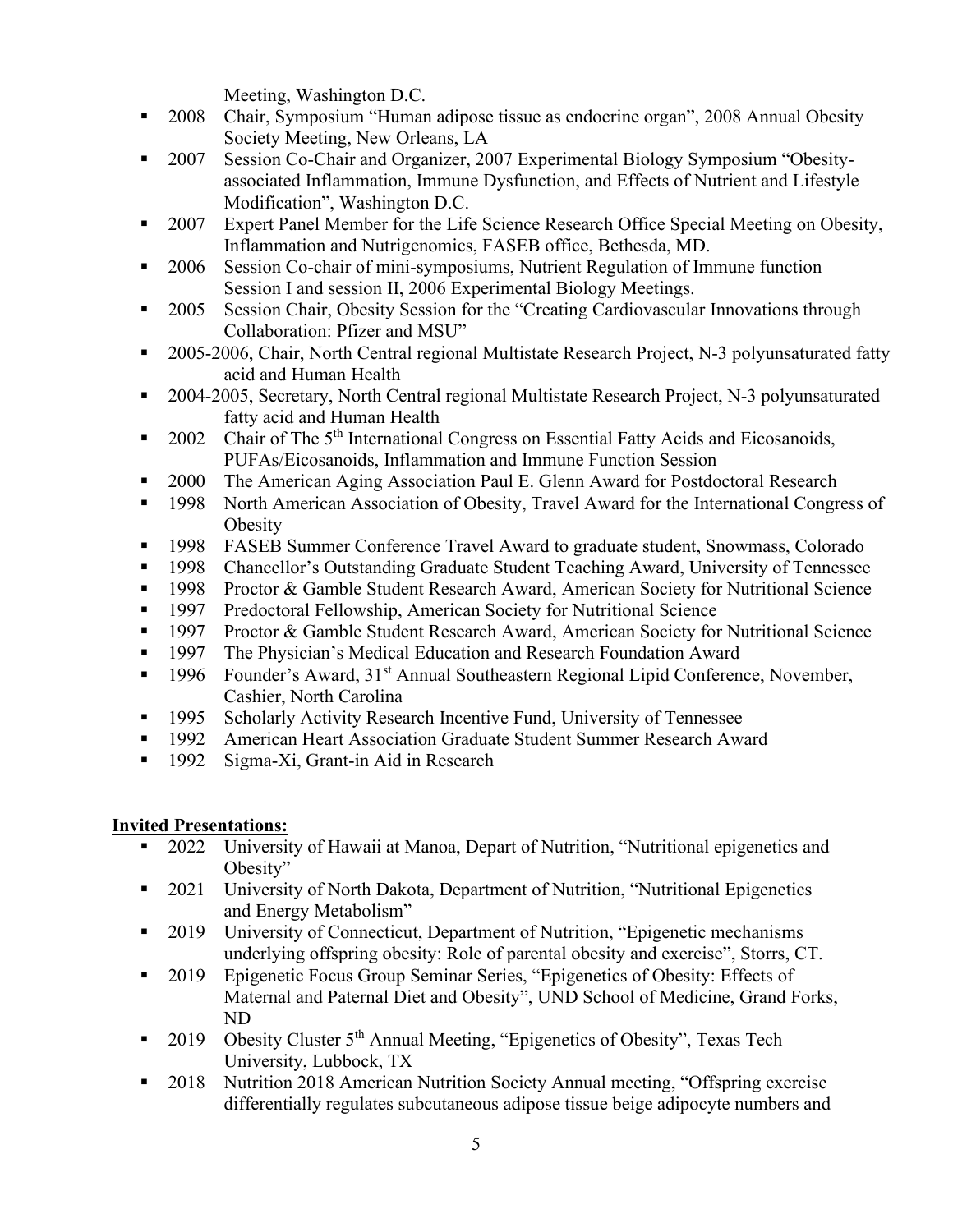G9a protein expression in C57Bl6/J mice fed a maternal high fat diet" in White, Beige and Brown Fat Adipose Metabolism and Obesity Session, Boston MA

- 2017 The National Maternal and Infant Nutrition Conference" Inflammation, Infection, and Pregnancy: An Epigenetic Perspective", University of Minnesota, Minneapolis, MN
- 2017 EB 2017, ASN Symposium on diet, Exercise on adipose tissue Epigenetic regulations, Chicago, IL
- 2017 EB 2017, Paternal exercise and healthy diet are required to protect offspring from high fat diet-induced obesity and type 2 diabetes risk in mice, Chicago, IL.
- 2016 FASEB Summer Research Conference, "Nutrition, Genetic and Epigenetic Programming and Immunometabolism"/Immunological Aspects of Obesity meeting, Big Sky, MT.
- 2016 University of North Dakota School of Medicine Annual Epigenetic symposium, "Effects of Maternal Diet on Beige Adipocyte and FGF21/G9a regulation".
- 2016 American Physiology Society Featured Topic Symposium, "Introduction to Environmental Epigenetic Regulators of Obesity and Inflammation"
- 2015 University of North Dakoda School of Medicine Seminar, "Effects of maternal Nutrients and Exercise on Energy Metabolism and Epigenetics"
- 2015 Korean Nutritional Society Annual Conference on "Nutrition and Omics: Challenges and Breakthrough", Seoul, South Korea, November 6th, 2015.
- 2015 The 10th Annual Texas Conference on Health Disparities, "The Epigenetics of Obesity: Individual, Social, and Environmental Influences", UNT Health Science Center, Fort Worth, TX, June 2015.
- 2014 FASEB Summer Research Conference, "Epigenetics and Nutrient Sensing in Adipose Tissue", Nutrient Sensing and Metabolic Signaling, August 10-15, 2014, Big Sky, MT
- 2014 North Dakota State University, Department of Animal Science Spring Seminar Series, "Maternal diet-induced obesity and adipose tissue epigenetics", April 11
- 2014 EB 2014 Minisymposium on Nutrient-Gene Interactions: Nutritional Regulation of Epigenetics. "Maternal low protein diet induces muscle mitochondrial respiration impairment, catch-up growth and PGC-1α expression", San Diego, CA, April 28
- 2013 Tufts University Spring Seminar Series, "Obesity and Adipose Tissue Epigenetics", Boston, MA, November 11.
- 2013 EB 2013 Symposium, "Nutritional Epigenomics: A Portal to Disease Prevention, Boston, MA, April 23.
- 2013 School of Medicine and Health Sciences, University of North Dakota, "Obesity and Adipose Tissue Epigenetics", 33rd Annual Frank Low Research Day, April 18.
- <sup>2012</sup> NIH workshop, "Overview of genetics and epigenetics of inflammation: role of nutrition', "Inflammation and Nutritional Science for Programs/Policies and Interpretation of Research Evidence (INSPIRE), Eunice Kennedy Shriver National Institute of Child Health and Human Development, NIH, November 28- 30.
- 2012 "Maternal Low protein-induced obesity and adipose tissue growth", Department of Biology, University of North Dakota.
- 2012 EB 2012, The American Society for Pharmacology and Experimental Therapeutics Symposium: Perivascular (p) fat: Pharmacology, physiology and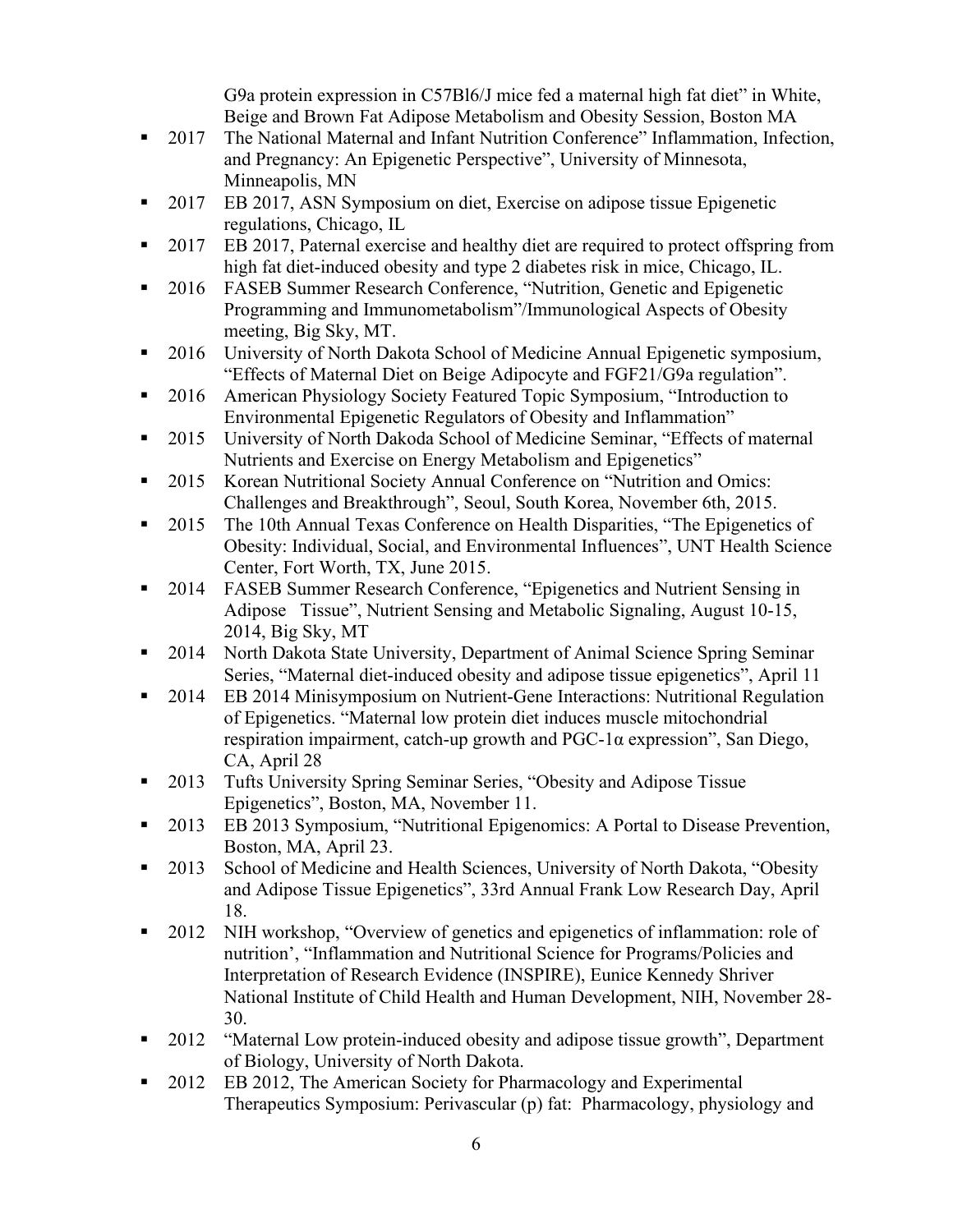(P) function, 'Emerging fields of study on the adipose tissue', San Diego, CA, April 23.

- 2012 EB 2012, The American Society for Nutrition Minisymposium, Maternal low protein diet and postnatal high fat diet increases adipose imprinted gene expression, San Diego, CA, April 22.
- 2011 FASEB Summer Research Conference, "Nutrient Control of Metabolism and Cell Signaling", Steamboat Springs, CO, August 7-12.
- 2011 FASEB Summer Research Conference, ["Nutritional Immunology: Role in Health &](http://faseb.planion.com/Web.User/Evaluate?ACCOUNT=FASEB&CONF=SRC11&PID=107508&SCHEDID=110086&WEBKEY=FX42gp99W&FORMID=) [Disease"](http://faseb.planion.com/Web.User/Evaluate?ACCOUNT=FASEB&CONF=SRC11&PID=107508&SCHEDID=110086&WEBKEY=FX42gp99W&FORMID=), Carefree, AZ, July 5-12.
- 2011 Nutrition and Wellness Research Center Symposium: origin of Obesity: Maternal, Epigenetics, and Life Style", Iowa State University, May 9-11.
- 2009 The Third Military Medical University, "Obesity- associated inflammation and immune dysfunction: Role of adipose tissue".
- 2009 Chongqing Medical University, "Obesity- associated inflammation and immune dysfunction: Role of adipose tissue".
- 2009 University of California at Davis, "Obesity-Associated Metabolic Dysregulation and Inflammation: Role of Adipose Tissue".
- 2008 University of Illinois, "Obesity-associated Inflammation: Role of Adipose Tissue and Anti-inflammatory Nutrients".
- 2007 FASEB Summer Conference, Nutritional Immunology: Its Role in Health and Disease, Tucson, AZ, August 2007.
- 2006 Invited speaker, 2nd Annual Nutrigenomics Conference at MSU, Department of Food Science and Human Nutrition and Department Radiology of MSU
- 2005 Invited speaker, Lillian Fountain Smith Conference, Colorado State University, Fort Collins, CO
- 2005 Invited speaker for seminar program, College of Veterinary Medicine at Michigan State University, Department of Pathobiology and Diagnostic Investigation
- **2004** Invited chair and speaker, "Obesity Session" for the "Creating Cardiovascular Innovations through Collaboration: Pfizer and MSU"
- 2004 FASEB Summer Conference on "Integrative Approaches to Understanding Obesity and its Metabolic and Clinical Consequences", Pine Mountains Georgia
- 2003 FASEB Summer Conference on Impact of Nutritional Status on Immune Function and Health, Inflammation session, Obesity-induced systemic inflammation: role of Interleukin-6 (IL-6), C-reactive protein (CRP) and Complement System, Saxton Rivers, VT
- 2002 Invited Chair and speaker, The 5<sup>th</sup> International Congress on Essential Fatty Acids and Eicosanoids, PUFAs/Eicosanoids, Inflammation and Immune Function Session, Eicosanoids and Immune Function in the Aged: Dietary Modification, Taipei, Taiwan

### **Professional Committee Service and Memberships:**

### **Scientific Society Office and Committee Assignments**

- 2016-present Editorial board, Journal of Nutrition
- 2012-present Editorial board, Journal of Nutritional Biochemistry
- 2015-present Editorial board, Frontiers in Immunology and
- Editorial board, Frontiers in Nutrition
- 2016 Editorial board, Scientific Reports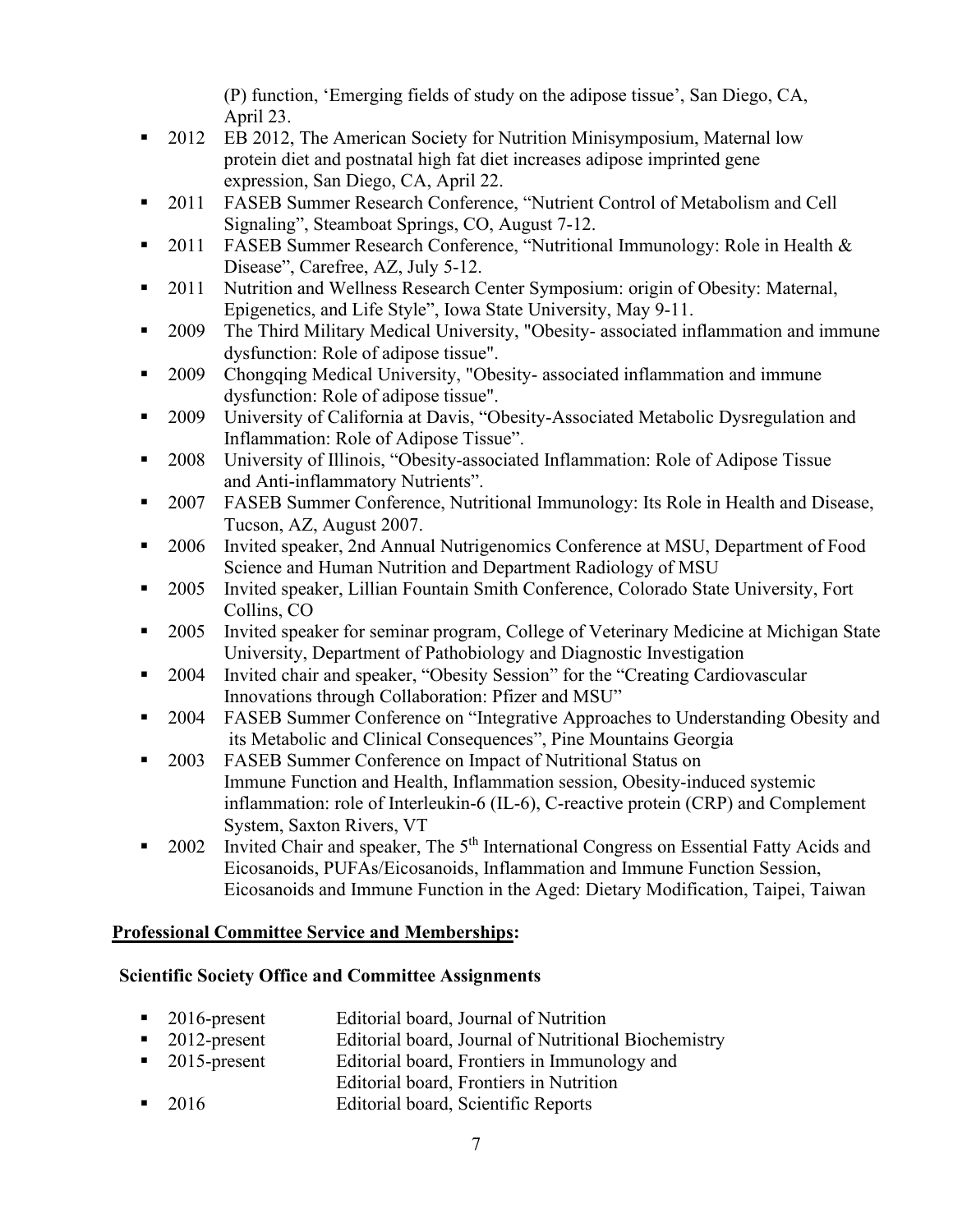| п              | 2012-2015       | Editorial board, International Scholarly Research Network (ISRN) |
|----------------|-----------------|------------------------------------------------------------------|
|                |                 | <b>Nutrition Journal</b>                                         |
| ٠              | 2012-2015       | Editorial board, Physiological Genomics                          |
| ٠              | 2013-2016       | Member, American Nutrition Society, Program Committee            |
| $\blacksquare$ | 2012-2021       | USDA ARS GF HNRC Animal Care and Use Committee member            |
|                | 2012            | Working Group member, Inflammation and Nutritional Science for   |
|                |                 | Programs/Policies and Interpretation of Research Evidence        |
|                |                 | (INSPIRE), Eunice Kennedy Shriver National Institute of Child    |
|                |                 | Health and Human Development, NIH                                |
| ٠              | 2012-present    | USDA ARS GF HNRC The Biology of Obesity Prevention               |
|                |                 | CRIS Research Project Unit group member                          |
| ٠              | 2012            | Institute of Medicine (IOM) Basic Science Agenda Subcommittee    |
| ٠              | 2012-2016       | Member, American Heart Association Lipid II Peer Review          |
|                |                 | Committee                                                        |
| ٠              | 2011            | Search Committee Member, Research Leader Position at USDA        |
|                |                 | <b>ARS GF HNRC</b>                                               |
| п              | $2010$ -present | University of North Dakota, Epigenetics Focus Group              |
| п              | 2011            | Member, NIH NCCAM P19 Study Section, 2011.                       |
| ٠              | 2008-2010       | The Obesity Society Program Committee Member                     |
| ٠              | 2007-2009       | AHA Region IV Cardiorenal peer review committee)                 |
| ٠              | 2003-2004       | American Society of Nutritional Science, Nutritional Immunology  |
|                |                 |                                                                  |

■ Served on NIH study Section, PAR16-366, Research in Biomedicine and Agriculture Using Agriculturally Important Domestic Animal Species, April 2019

Research Interest Section, Steering Committee.

- Served on USDA NIFA National Needs Graduate Fellowship Program Peer Review Panel, May 2018
- **Served on NIH Special Emphasis Panel, NCAM, 2010**
- Invited to review USDA NIFA grant proposals, August 2011.
- Invited to review Obesity Center grant proposals, NIH, 2006.
- Invited to review USDA NRI grants, 2005.

#### **Memberships in Professional and Honor Society**

- **American Society for Nutrition**
- The Obesity Society
- **American Physiological Society**
- **Sigma Xi Scientific Research Society**

#### **Agency, Center, University and Departmental Committee Services**

- Member, USDA ARS Plains Area Council for Engagement (PACE) Action Team (2016- 2021)
- Review panel member, USDA ARS GFHNRC Research Leader Search (2019)
- **Interview Panel Committee Member, Center Director Search at USDA ARS GF HNRC** (2016)
- Search Committee Chair, Research Scientist Position at USDA, ARS GF HNRC member and team leader (2014)
- Search Committee Member, Research Leader Position at USDA ARS GF HNRC (2011)
- Search Committee member, Research Scientist Position at USDA ARS GF HNRC (2011)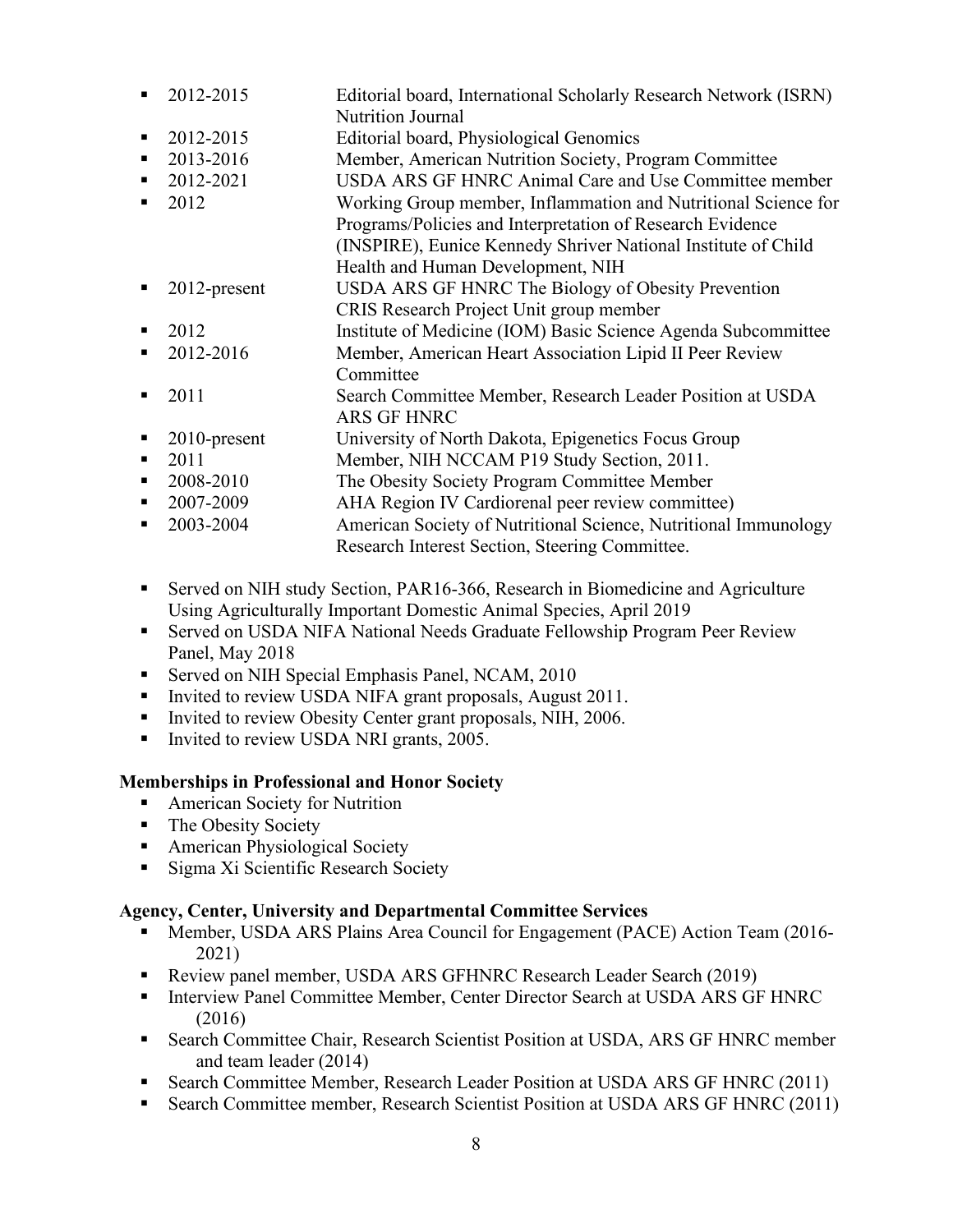- Michigan State University, Women's Advisory Committee to the Provost (2002-2005)
- Michigan State University, Appeals Board, (2002-2003)
- Michigan State University, Department of Food Science and Human Nutrition, Nutritional Sciences Undergraduate Committee, (2002-2010).
- Michigan State University, Department of Food Science and Human Nutrition, Spring Seminar Committee
- Michigan State University, Nutritional Immunology Program co-founder and organizer of visiting scholar and journal clubs (2003-2006).
- Michigan State University, Department of Food Science and Human Nutrition, Graduate Advisory Committee and chair, (2005-2006).
- Michigan State University, Department of Food Science and Human Nutrition, GM Trout Visiting Scholar Seminar Program

### **Ad hoc reviewer**

- Journal of Nutrition
- Journal of Nutritional Biochemistry
- **Frontiers in Immunology**
- **Figure** Frontiers in Immunology
- British Journal of Nutrition
- **Diabetes**
- Scientific Report
- PLOS One
- American Journal of Physiology
- **Journal of Experimental Biology and Medicine**
- **Medicinal Food**
- **International Journal of Obesity**
- Obesity Journal
- Clinical and Experimental Pharmacology and Physiology

### **Peer Reviewed Manuscript Publications:**

- 1 Bukowski, M., Singh, B.B., Roemmich J., and **Claycombe-Larson, K.J.,** Lipidomic analysis of TRPC1 Ca 2+ permeable channel-knock out mouse demonstrates a vital role in placental tissue sphingolipid and triacylglycerol homeostasis under maternal high-fat diet, Frontiers in Endocrinology, Accepted, Feb. 2022.
- 2 Crouse, M.S., Caton, J., **Claycombe-Larson, K.J.,** Diniz, W.J.S., Amanda K Lindholm-Perry, A.K., Reynolds, L.P., Dahlen, C.R., Borowicz, P.P., Ward, A., Epigenetic Modifier supplementation improves mitochondrial respiration, growth rates, and alters DNA methylation of bovine embryonic fibroblast cells cultured in divergent energy supply, Frontiers in Genetics, Accepted, Jan. 2022.
- 3 **Claycombe**-**Larson** [KJ, Bundy A, Lance EB, Darland DC, Casperson SL, Roemmich](https://pubmed.ncbi.nlm.nih.gov/34517093/)  [JN., Postnatal exercise protects offspring from high-fat diet-induced reductions in](https://pubmed.ncbi.nlm.nih.gov/34517093/)  [subcutaneous adipocyte beiging in C57Bl6/J mice, J](https://pubmed.ncbi.nlm.nih.gov/34517093/) Nutr Biochem. 2022 Jan;99:108853. doi: 10.1016/j.jnutbio.2021.108853, 2021.
- 4 **Claycombe-Larson**,K.J., Bundy, A., and Roemmich, J., Paternal high-fat diet and exercise regulate sperm miRNA and histone methylation to modify placental inflammation, nutrient transporter mRNA expression and fetal weight in a sex-dependent manner. J Nutr Biochem, 81:108373. doi: 10.1016/j.jnutbio.2020.108373, 2020.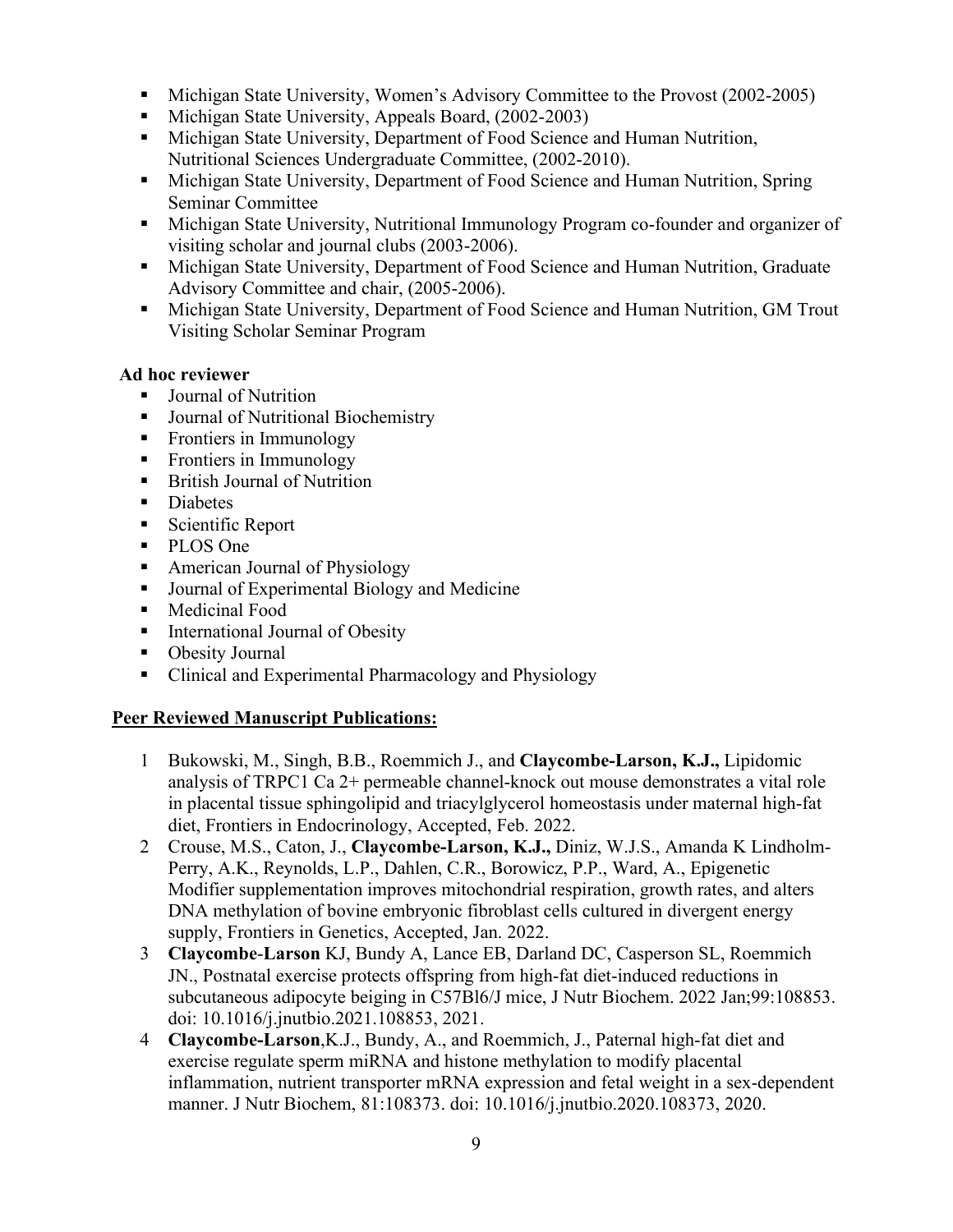- 5 Strahm, A., Bagne, A., Rued, H., **Claycombe-Larson, K.J.,** Roemmich, J.N., Hilmert, C. 2020. Prenatal traumatic stress and offspring hair cortisol concentration: A nine year follow up to the Red River Flood Pregnancy Study. Psychoneuroendocrinology. [https://doi.org/10.1016/j.psyneuen.2019.104579,](https://doi.org/10.1016/j.psyneuen.2019.104579) 2020.
- 6 **Claycombe-Larson**, K.J., Alvine, T., Wu, D., Kalupahana, N.S., Moustaid-Mouss, N., and Roemmich, J.N., Nutrients and Immunometabolism: Role of Macrophages, Nutrients and immunometabolism: Role of macrophages. Journal of Nutrition. [https://doi.org/10.1093/jn/nxaa085,](https://doi.org/10.1093/jn/nxaa085) 2020.
- 7 Schaar, A., Sun, Y., Sukumaran, P., Rosenberger, T., Krout, D., Roemmich, J., Brinbaumer, L., **Claycombe-Larson**, K., and Brij Singh, B., Calcium entry via TRPC1 is essential for cellular differentiation and modulates secretion via the SNARE complex, J Cell Science, In press, 132(13), doi.org/10.1242/jcs.231878, 2019.
- 8 Marwarha G, **Claycombe-Larson** K, Lund J, Schommer J, Ghribi O. A Diet Enriched in Palmitate and Deficient in Linoleate Exacerbates Oxidative Stress and Amyloid-beta Burden in the Hippocampus of 3xTg-AD Mouse Model of Alzheimer's Disease. J Alzheimers Dis. 68 (1): 219-237, 2019.
- 9 Marwarha G, **Claycombe-Larson** K, Lund J, Ghribi O. Palmitate-Induced SREBP1 Expression and Activation Underlies the Increased BACE 1 Activity and Amyloid Beta Genesis. Mol Neurobiol. 56(7): 5256-5269, 2018.
- 10 Jahns, L., Conrad, Z., Johnson, L. K., Whigham, L. D., Wu, D., and **Claycombe-Larson**, K. J., A diet high in carotenoid-rich vegetables and fruits favorably impacts inflammation status by increasing plasma concentrations of IFN-alpha2 and decreasing MIP-1beta and TNF-alpha in healthy individuals during a controlled feeding trial, Nutrition research, 52:98-104, 2018.
- 11 Jayarathne S, Stull AJ, Miranda A, Scoggin S, **Claycombe-Larson** K, Kim JH, et al. Tart Cherry Reduces Inflammation in Adipose Tissue of Zucker Fatty Rats and Cultured 3T3- L1 Adipocytes. Nutrients. 10(11), 2018.
- 12 Danielle Krout, James N. Roemmich, Rolando A. Garcia, Amy Bundy, Lin Yan, and Kate J. **Claycombe-Larson**, Paternal exercise is required to protect mouse offspring from high-fat diet-induced type 2 diabetes risk, In revision, J Nutr Biochem, October 35- 44, 2018.
- 13 Marwarha G, **Claycombe-Larson** K, Schommer J, Ghribi O: Maternal low-protein diet decreases brain-derived neurotrophic factor expression in the brains of the neonatal rat offspring. The Journal of Nutritional Biochemistry, 45:54-66, 2017.
- 14 Danielle Krout, Anne Schaar, Yuyang Sun, Pramod Sukumaran, James N. Roemmich, Brij B. Singh, and Kate J. **Claycombe-Larson**, Loss of TRPC1 is required for exerciseinduced protection against high-fat diet-induced obesity and type II diabetes, In revision, J Biol Chem, 292 (50): 20799-20807, 2017.
- 15 Xie, L., Zhang, K., Rasmussen, D., Wang, J., Wu, D., Roemmich, J. N., Bundy, A., Johnson, W. T., and Claycombe, K. Effects of prenatal low protein and postnatal high fat diets on visceral adipose tissue macrophage phenotypes and IL-6 expression in Sprague Dawley rat offspring. *PLoS One* **12**, e0169581, doi:10.1371/journal.pone.0169581, 2017.
- 16 Dhasarathy, A., Roemmich, J. N. & **Claycombe**, K. J. Influence of maternal obesity, diet and exercise on epigenetic regulation of adipocytes. Mol Aspects Med 54, 37-49, doi:10.1016/j.mam.2016.10.003, 2017.
- 17 Vomhof-DeKrey, E., Darland, D., Ghribi, O., Bundy, A., Roemmich, J., and **Claycombe**, K., Maternal low protein diet leads to placental angiogenic compensation via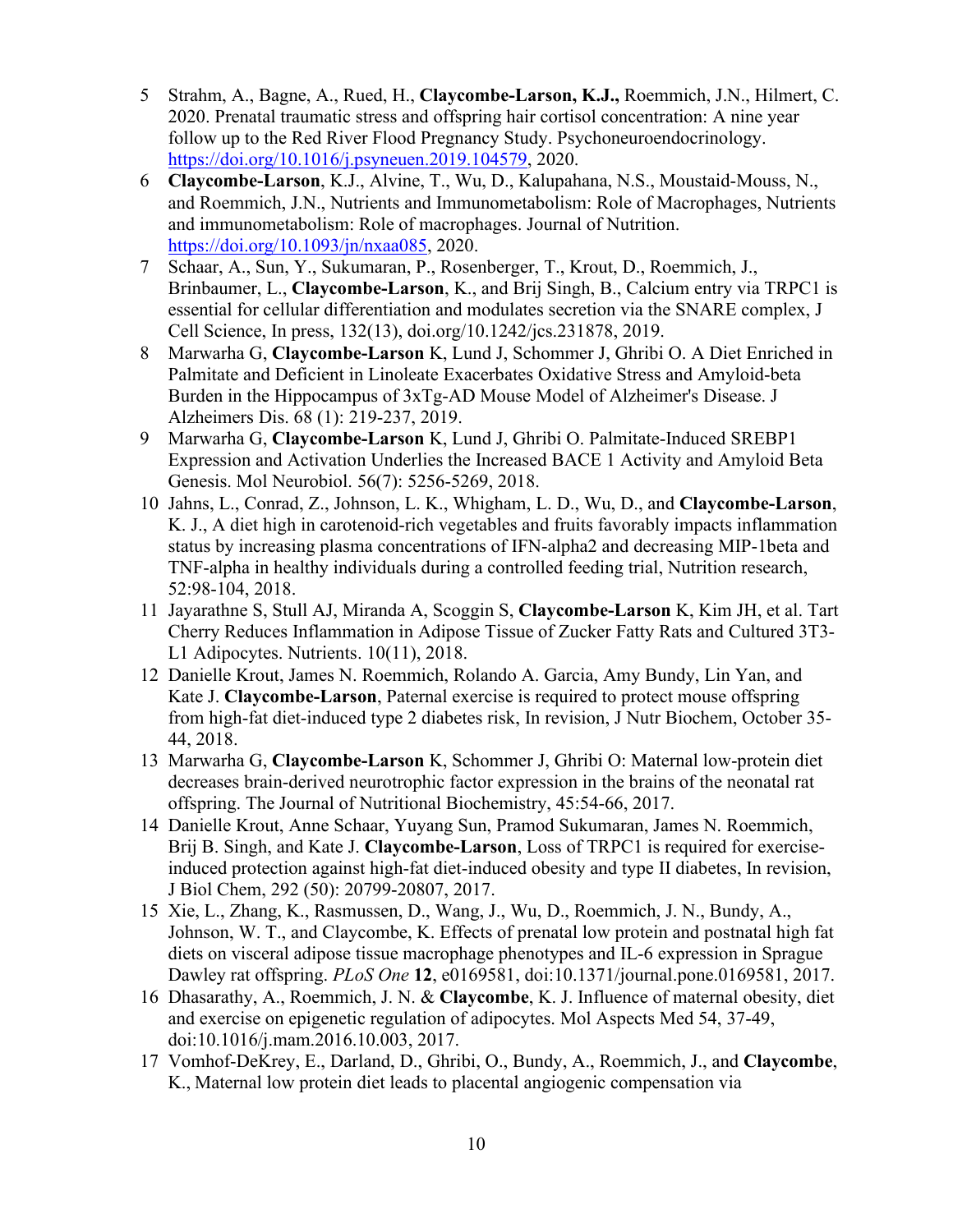dysregulated M1/M2 macrophages and TNFalpha expression in Sprague-Dawley rats. J Reprod Immunol 118, 9-17, doi:10.1016/j.jri.2016.08.009, 2016.

- 18 Marwarha, G., **Claycombe**, K., Schommer, J., Collins, D. & Ghribi, O. Palmitateinduced Endoplasmic Reticulum stress and subsequent C/EBPalpha Homologous Protein activation attenuates leptin and Insulin-like growth factor 1 expression in the brain. Cell Signal 28, 1789-1805, doi:10.1016/j.cellsig.2016.08.012, 2016.
- 19 **Claycombe**, K. J. et al. Decreased beige adipocyte number and mitochondrial respiration coincide with increased histone methyl transferase (G9a) and reduced FGF21 gene expression in Sprague-Dawley rats fed prenatal low protein and postnatal high-fat diets. J Nutr Biochem 31, 113-121, doi:10.1016/j.jnutbio.2016.01.008, 2016.
- 20 Garcia, R. A., Roemmich, J. N. & **Claycombe**, K. J. Evaluation of markers of beige adipocytes in white adipose tissue of the mouse. Nutr Metab (Lond) 13, 24, doi:10.1186/s12986-016-0081-2, 2016.
- 21 Zeng, H., **Claycombe**, K. J. & Reindl, K. M. Butyrate and deoxycholic acid play common and distinct roles in HCT116 human colon cell proliferation. J Nutr Biochem 26, 1022-1028, doi:10.1016/j.jnutbio.2015.04.007, 2015.
- 22 **Claycombe**, K. J., Vomhof-DeKrey, E. E., Roemmich, J. N., Rhen, T. & Ghribi, O. Maternal low-protein diet causes body weight loss in male, neonate Sprague-Dawley rats involving UCP-1-mediated thermogenesis. J Nutr Biochem 26, 729-735, doi:10.1016/j.jnutbio.2015.01.008, 2015.
- 23 **Claycombe**, K. J., Brissette, C. A. & Ghribi, O. Epigenetics of inflammation, maternal infection, and nutrition. J Nutr 145, 1109S-1115S, doi:10.3945/jn.114.194639, 2015.
- 24 **Claycombe**, K. J., Roemmich, J. N., Johnson, L., Vomhof-DeKrey, E. E. & Johnson, W. T. Skeletal muscle Sirt3 expression and mitochondrial respiration are regulated by a prenatal low-protein diet. J Nutr Biochem 26, 184-189, doi:10.1016/j.jnutbio.2014.10.003, 2015.
- 25 Martinez, J. A., Milagro, F. I., **Claycombe**, K. J. & Schalinske, K. L. Epigenetics in adipose tissue, obesity, weight loss, and diabetes. Adv Nutr 5, 71-81, doi:10.3945/an.113.004705, 2014.
- 26 Choi, S. W., **Claycombe**, K. J., Martinez, J. A., Friso, S. & Schalinske, K. L. Nutritional epigenomics: a portal to disease prevention. Adv Nutr 4, 530-532, doi:10.3945/an.113.004168, 2013.
- 27 Yan, L., Graef, G. L., **Claycombe**, K. J. & Johnson, L. K. Effects of voluntary running and soy supplementation on diet-induced metabolic disturbance and inflammation in mice. J Agric Food Chem 61, 9373-9379, doi:10.1021/jf401588h, 2013.
- 28 **Claycombe**, K. J., Uthus, E. O., Roemmich, J. N., Johnson, L. K. & Johnson, W. T. Prenatal low-protein and postnatal high-fat diets induce rapid adipose tissue growth by inducing Igf2 expression in Sprague Dawley rat offspring. J Nutr 143, 1533-1539, doi:10.3945/jn.113.178038, 2013.
- 29 Zhou, Z., Neupane, M., Zhou, H. R., Wu, D., Chang, C. C., Moustaid-Moussa, N., and **Claycombe,** K. J., Leptin differentially regulate STAT3 activation in ob/ob mouse adipose mesenchymal stem cells. Nutr Metab (Lond) 9, 109, doi:10.1186/1743-7075-9- 109, 2012.
- 30 Picklo, M., **Claycombe**, K. J. & Meydani, M. Adipose dysfunction, interaction of reactive oxygen species, and inflammation. Adv Nutr 3, 734-735, doi:10.3945/an.112.002626, 2012.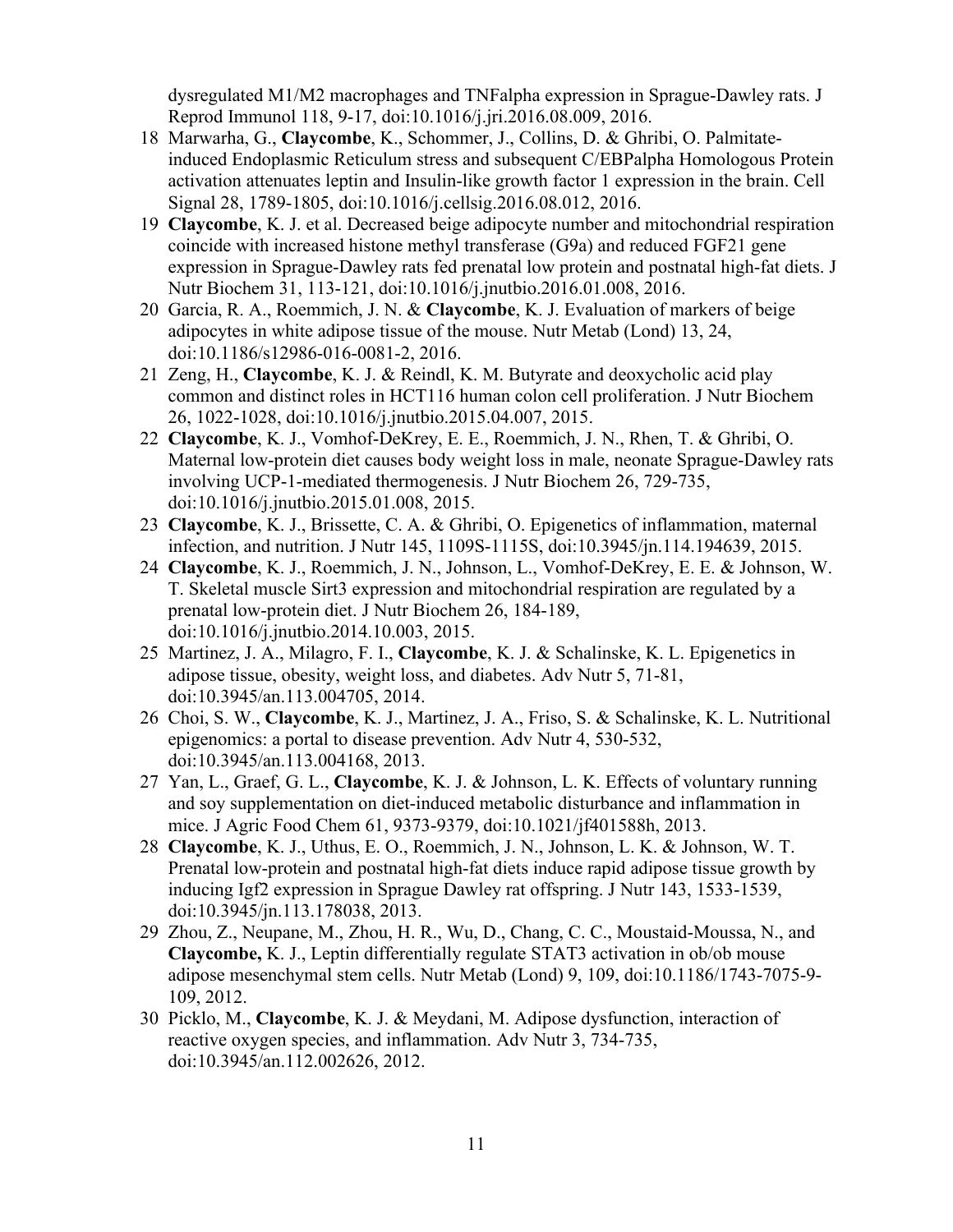- 31 Zhou, Z., Nair, M. G.,and **Claycombe**, K. J. Synergistic inhibition of interleukin-6 production in adipose stem cells by tart cherry anthocyanins and atorvastatin. Phytomedicine 19, 878-881, doi:10.1016/j.phymed.2012.05.001, 2012.
- 32 Siriwardhana, N., Kalupahana, N. S., Fletcher, S., Xin, W., **Claycombe**, K. J., Quignard-Boulange, A., Zhao, L., Saxton, A. M., and Moustaid-Moussa, N., n-3 and n-6 polyunsaturated fatty acids differentially regulate adipose angiotensinogen and other inflammatory adipokines in part via NF-kappaB-dependent mechanisms. J Nutr Biochem 23, 1661-1667, doi:10.1016/j.jnutbio.2011.11.009, 2012.
- 33 Kalupahana, N. S., **Claycombe**, K. J. & Moustaid-Moussa, N. (n-3) Fatty acids alleviate adipose tissue inflammation and insulin resistance: mechanistic insights. Adv Nutr 2, 304-316, doi:10.3945/an.111.000505, 2011.
- 34 Kalupahana, N. S., Moustaid-Moussa, N., and **Claycombe**, K. J. Immunity as a link between obesity and insulin resistance. Mol Aspects Med 33, 26-34, doi:10.1016/j.mam.2011.10.011, 2012.
- 35 Hsueh, H. W., Zhou, Z., Whelan, J., Allen, K. G., Moustaid-Moussa, N., Kim, H., and **Claycombe**, K. J., Stearidonic and eicosapentaenoic acids inhibit interleukin-6 expression in ob/ob mouse adipose stem cells via Toll-like receptor-2-mediated pathways. J Nutr 141, 1260-1266, doi:10.3945/jn.110.132571, 2011.
- 36 Kalupahana, N. S., **Claycombe**, K., Newman, S. J., Stewart, T., Siriwardhana, N. Matthan, N., Lichtenstein, A. H., and Moustaid-Moussa, N., Eicosapentaenoic acid prevents and reverses insulin resistance in high-fat diet-induced obese mice via modulation of adipose tissue inflammation. J Nutr 140, 1915-1922, doi:10.3945/jn.110.125732, 2010.
- 37 Shin, A. C., MohanKumar, S. M., Sirivelu, M. P., **Claycombe**, K. J., Haywood, J. R., Fink, G. D., and MohanKumar, P. S., Chronic exposure to a high-fat diet affects stress axis function differentially in diet-induced obese and diet-resistant rats. Int J Obes (Lond) 34, 1218-1226, doi:10.1038/ijo.2010.34, 2010.
- 38 Han D, Yang B, Olson LK, Greenstein A, Baek SH, **Claycombe** KJ, Goudreau JL, Yu SW, Kim EK., Activation of autophagy through modulation of 5'-AMP-activated protein kinase protects pancreatic beta-cells from high glucose. Biochem J 425, 541-551, doi:10.1042/BJ20090429, 2010.
- 39 Wortman P, Miyazaki Y, Kalupahana NS, Kim S, Hansen-Petrik M, Saxton AM, **Claycombe** KJ, Voy BH, Whelan J, Moustaid-Moussa N., n3 and n6 polyunsaturated fatty acids differentially modulate prostaglandin E secretion but not markers of lipogenesis in adipocytes. Nutr Metab (Lond) 6, 5, doi:10.1186/1743-7075-6-5, 2009.
- 40 Aziz K, Berger K, **Claycombe** K, Huang R, Patel R, and Abela GS, Noninvasive detection and localization of vulnerable plaque and arterial thrombosis with computed tomography angiography/positron emission tomography. Circulation 117, 2061-2070, doi:10.1161/CIRCULATIONAHA.106.652313, 2008.
- 41 Chun OK, Chung SJ, **Claycombe** KJ, and Song WO., Serum C-reactive protein concentrations are inversely associated with dietary flavonoid intake in U.S. adults. J Nutr 138, 753-760, 2008.
- 42 **Claycombe**, K., King, L. E., and Fraker, P. J. A role for leptin in sustaining lymphopoiesis and myelopoiesis. Proc Natl Acad Sci U S A 105, 2017-2021, doi:10.1073/pnas.0712053105, 2008.
- 43 Zhou, H. R., Kim, E. K., Kim, H., and **Claycombe**, K. J. Obesity-associated mouse adipose stem cell secretion of monocyte chemotactic protein-1. Am J Physiol Endocrinol Metab 293, E1153-1158, doi:10.1152/ajpendo.00186.2007, 2007.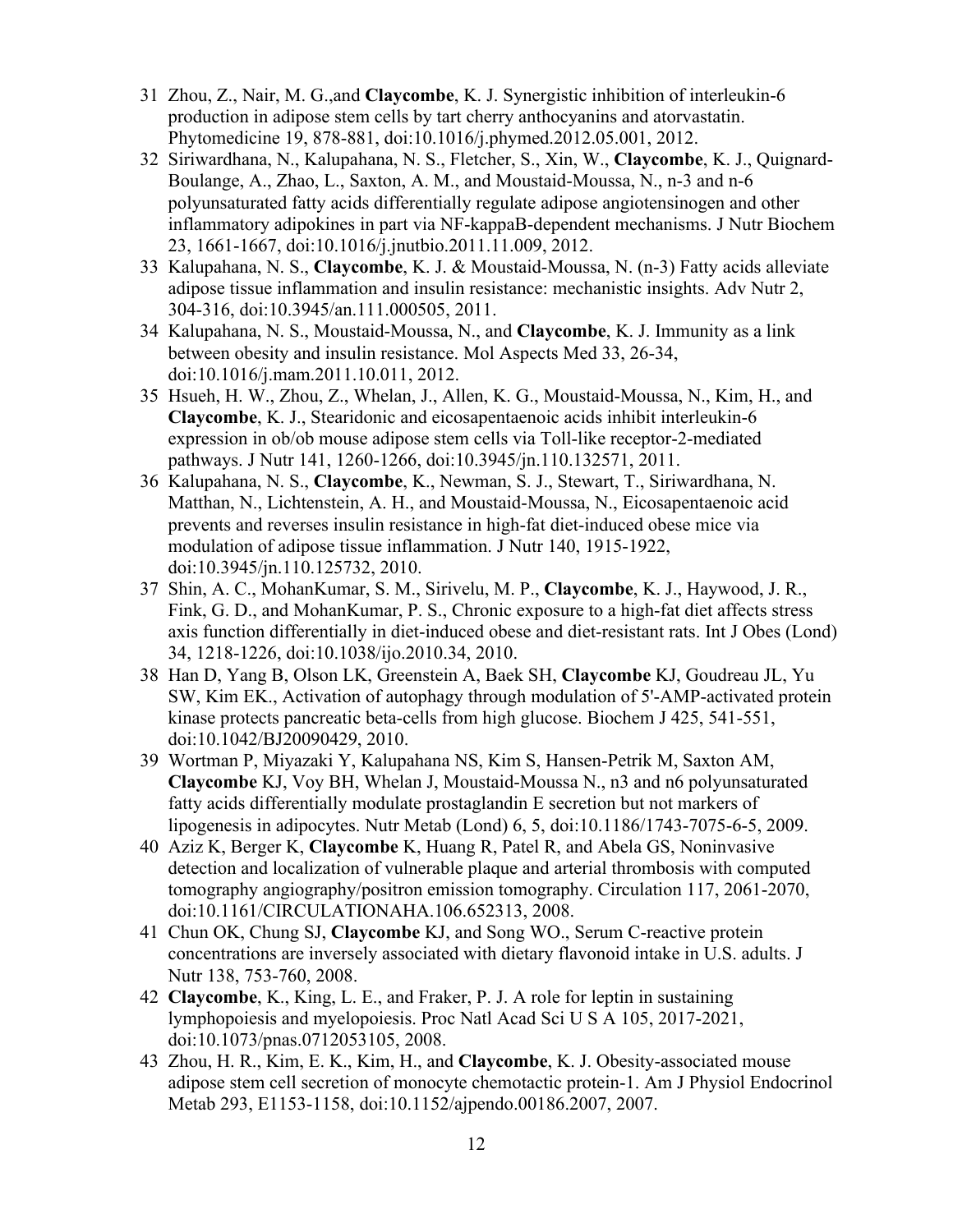- 44 Harkins JM, Moustaid-Moussa N, Chung YJ, Penner KM, Pestka JJ, North CM, and **Claycombe** KJ. Expression of interleukin-6 is greater in preadipocytes than in adipocytes of 3T3-L1 cells and C57BL/6J and ob/ob mice. J Nutr 134, 2673-2677, 2004.
- 45 Wang Y, Jones Voy B, Urs S, Kim S, Soltani-Bejnood M, Quigley N, Heo YR, Standridge M, Andersen B, Dhar, M., Joshi, R., Wortman, P., Taylor, J. W., Chun, J., Leuze, M., **Claycombe**, K., Saxton, A. M., and Moustaid-Moussa, N., The human fatty acid synthase gene and de novo lipogenesis are coordinately regulated in human adipose tissue. J Nutr 134, 1032-1038, 2004.
- 46 Heo YR, **Claycombe K**, Jones BH, Wright P, Truett GE, Zemel M, Banz W, Maher M, Moustaid-Moussa N, Effects of fatty (fa) allele and high-fat diet on adipose tissue leptin and lipid metabolism. Horm Metab Res 34, 686-690, doi:10.1055/s-2002-38264, 2002.
- 47 Wu, D., Marko, M., **Claycombe**, K., Paulson, K. E., and Meydani, S. N. Ceramideinduced and age-associated increase in macrophage COX-2 expression is mediated through up-regulation of NF-kappa B activity. The Journal of biological chemistry 278, 10983-10992, doi:10.1074/jbc.M207470200, 2003.
- 48 **Claycombe** KJ, Wu D, Nikolova-Karakashian M, Palmer H, Beharka A, Paulson KE, Meydani SN., Ceramide mediates age-associated increase in macrophage cyclooxygenase-2 expression. The Journal of biological chemistry 277, 30784-30791, doi:10.1074/jbc.M204463200, 2002.
- 49 Kim, S., Whelan, J., **Claycombe**, K., Reath, D. B. & Moustaid-Moussa, N. Angiotensin II increases leptin secretion by 3T3-L1 and human adipocytes via a prostaglandinindependent mechanism. J Nutr 132, 1135-1140, 2002.
- 50 Koga, T., **Claycombe**, K. & Meydani, M. Homocysteine increases monocyte and T-cell adhesion to human aortic endothelial cells. Atherosclerosis 161, 365-374, 2002.
- 51 Kim S, Whelan J, **Claycombe** K, Reath DB, and Moustaid-Moussa N., Angiotensin IIresponsive element is the insulin-responsive element in the adipocyte fatty acid synthase gene: role of adipocyte determination and differentiation factor 1/sterol-regulatoryelement-binding protein 1c. Biochem J 357, 899-904, 2001.
- 52 **Claycombe**, K. J., and Meydani, S. N. Vitamin E and genome stability. Mutat Res 475, 37-44, 2001.
- 53 **Claycombe** KJ, Wang Y, Jones BH, Kim S, Wilkison WO, Zemel MB, Chun J, Moustaid-Moussa N., Transcriptional regulation of the adipocyte fatty acid synthase gene by agouti: interaction with insulin. Physiological genomics 3, 157-162, 2000.
- 54 **Claycombe**, K. J., Xue, B. Z., Mynatt, R. L., Zemel, M. B. & Moustaid-Moussa, N. Regulation of leptin by agouti. Physiological genomics 2, 101-105, 2000.
- 55 Moussa, N. M. & **Claycombe**, K. J. The yellow mouse obesity syndrome and mechanisms of agouti-induced obesity. Obes Res 7, 506-514, 1999.
- 56 Jones, B. H., Standridge, M. K., **Claycombe**, K. J., Smith, P. J. & Moustaid-Moussa, N. Glucose induces expression of stearoyl-CoA desaturase in 3T3-L1 adipocytes. Biochem J 335 ( Pt 2), 405-408, 1998.
- 57 **Claycombe** KJ, Jones BH, Standridge MK, Guo Y, Chun JT, Taylor JW, Moustaid-Moussa N., Insulin increases fatty acid synthase gene transcription in human adipocytes. Am J Physiol 274, R1253-1259, 1998.
- 58 Mancuso P, Whelan J, DeMichele SJ, Snider CC, Guszcza JA, **Claycombe** KJ, Smith GT, Gregory TJ, Karlstad MD., Effects of eicosapentaenoic and gamma-linolenic acid on lung permeability and alveolar macrophage eicosanoid synthesis in endotoxic rats. Crit Care Med 25, 523-532, 1997.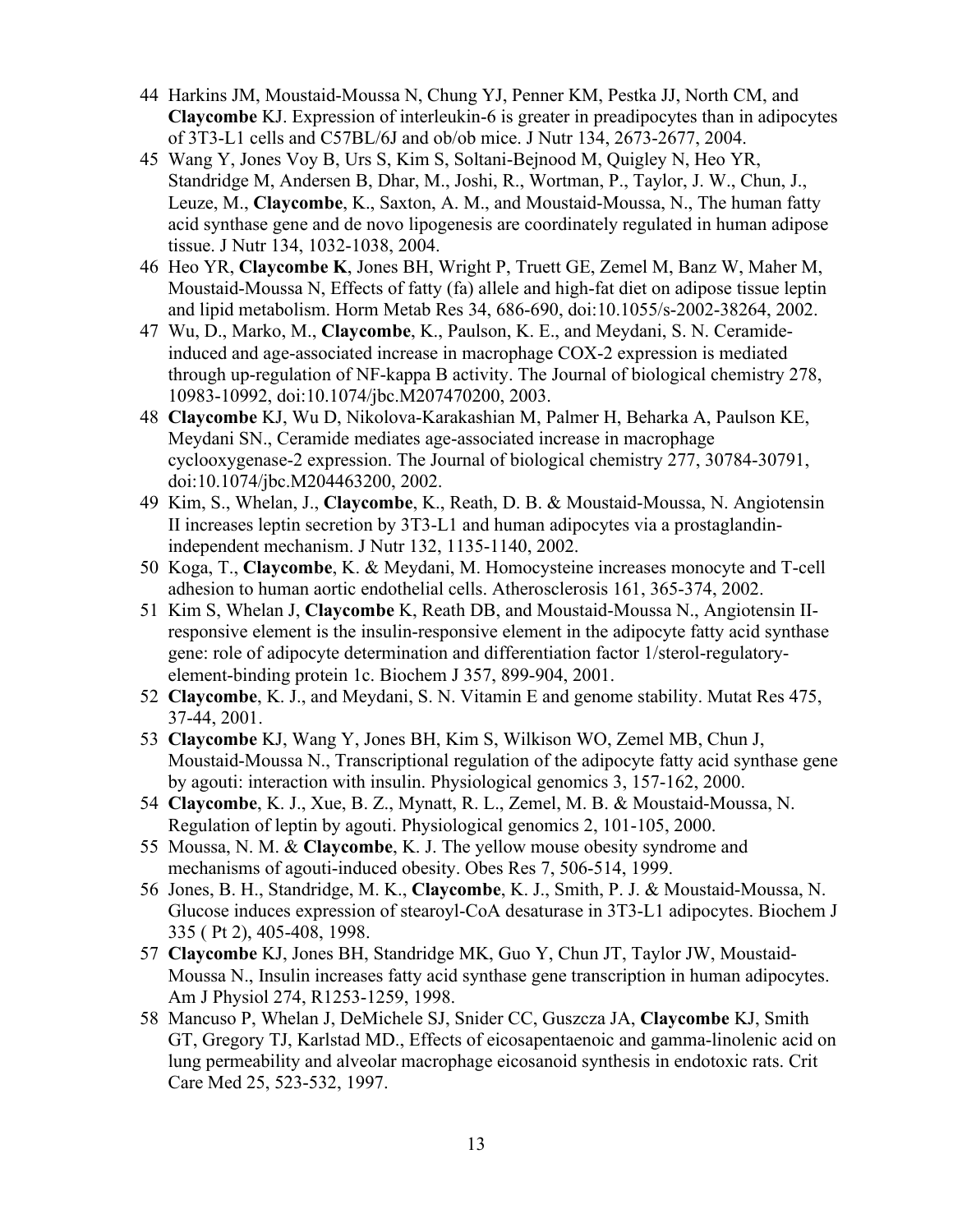59 **Claycombe**, K. J., Lee, D. W. & Miller, H. A., 3rd. Proportions of rat ANP-secreting cells that are cardiomyocytes and that synthesize the hormone. Am J Physiol 268, H265- 270, 1995.

### **Additional Publications**

### **Book chapters**

Kate J. Claycombe, Hauwei Zeng, Gerald F Combs, Nutrition and Epigenetics, 2015 (Chapter 12), Dietary Effects on Adipocyte metabolism and Epigenetic, CRC Press, Boca Raton, FL.

Meydani SN, Claycombe KJ, Sacristan C. Vitamin E and gene expression. 2001 (Chapter 16) 393-424. Nutrition-Gene Interactions in Health & Disease. (1<sup>st</sup> Edition, Modern Nutrition Series), CRC Press, Boca Raton, FL.

### **Bulletins**

- 1. Claycombe, K.J., 2004 "C-reactive protein, Obesity and Immune System", MAES/MSU
- 2. Claycombe, K.J., 2005"Montmorency tart cherries: The healing fruit", Cherry Marketing Institute
- 3. Claycombe, K.J., 2008"Researchers make discoveries on what does and does not affect immune system", MSU News Bulletin

### **Newspaper article**

Chicago Tribune article. "Salmon Dilemma, With higher PCB levels showing up in farmed variety, are the health benefits worth the risk?", Interviewed and quoted in the article, January 28, 2004.

### **Press Release**

"Effects of Cherry Flavonoids on Cardiovascular Disease Biomarkers", Quoted in the press conference during the National Cherry Festival by Cherry Marketing Institute, Traverse City, Michigan, April 2004.

# **Research Support**

# **Ongoing Research Support**

- NIH COBRE, Historical trauma and resilience as a biological state and its association with the effects of the traditional Indigenous food chokeberry, UND, 2021-2026, Co-Investigator
- NIH COBRE, Stress and Health in American Indian Pregnancies, UND, 2021-2026, Co-Investigator
- USDA Agricultural Research Service Project #3062-51000-054-00D, 2019-2024, PI
- USDA NIFA, Maternal Nutrition, Epigenetic Modifiers, And Programming Of Fetal Organ Development In Beef Cattle, 2019-2014, Collaborator
- NIH COBRE Epigenomics of Development and Disease, UND, 2019-2024, Collaborator
- USDA NIFA, Synergistic effects of omega 3 polyunsaturated fatty acids and anthocyanins in inflammation-associated obesity and insulin resistance, 2018-2023, Consultant

# **Funded and completed**

USDA Agricultural Research Service Project #3062-51000-052-00D, 2014-2019, PI